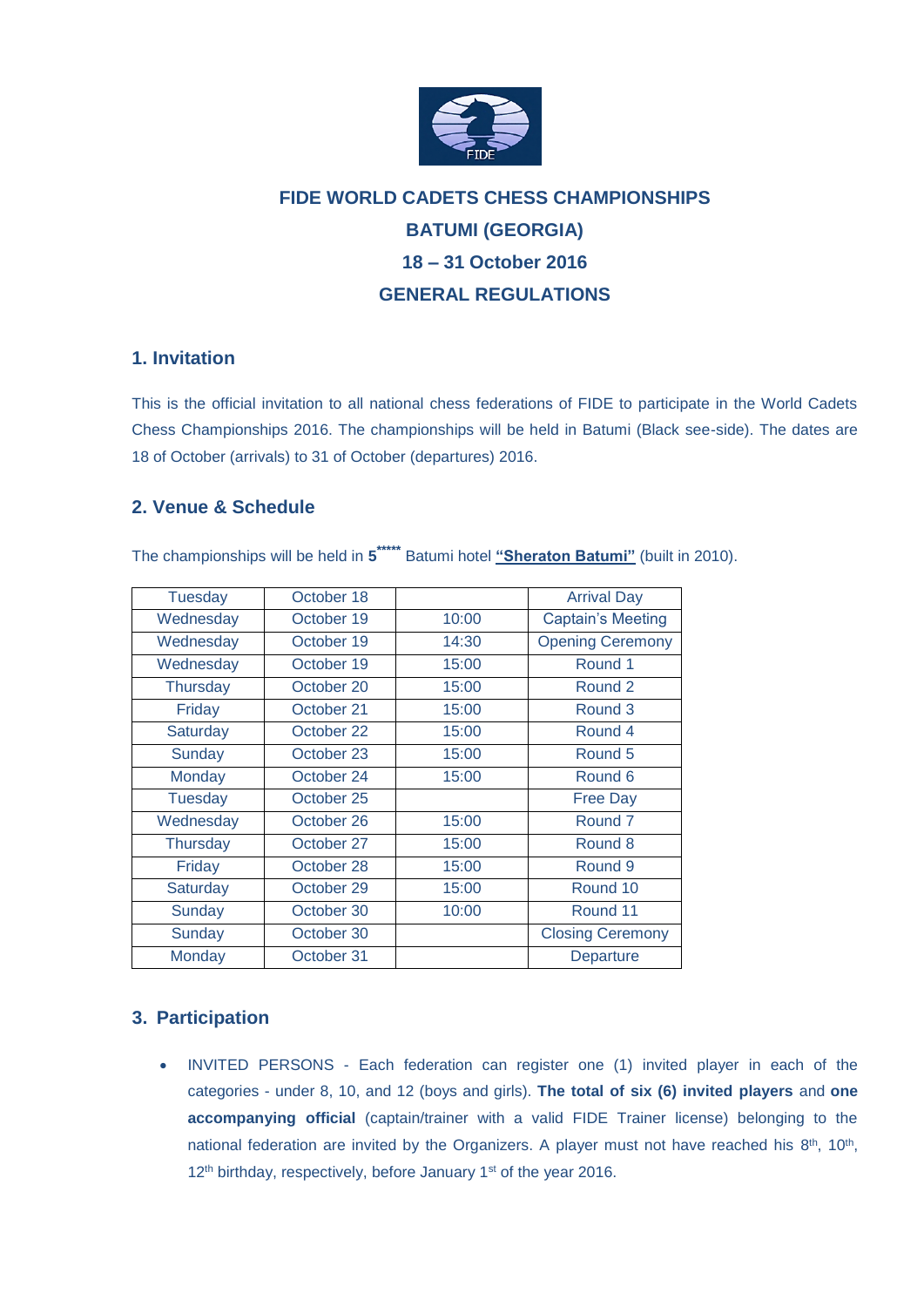- PERSONAL RIGHT PLAYERS The players placed 1-3 in the previous World Youth Championships and respective Champions of the Continental Youth Championships, shall have the personal right to participate in the World Youth Championships of the corresponding age – category or a higher age-category if the age stipulation mentioned above is met. Such players shall also be classified as **invited players** and have to be registered by the national federation.
- ADDITIONAL PLAYERS AND ACCOMPANING PERSONS Other than invited players, players shall be classified as **Additional players**. All persons, besides the players or the Accompanying Officials, shall be classified as **Accompanying Persons**. A federation may register any number of Additional players and Accompanying Persons but only upon confirmation by the Organizing Committee. The national Federation shall be responsible for the costs of their Additional Players and accompanying persons.
- A player registered in a lower category of age due to a mistake in specifying his/her birthday will have his/her registration suspended until rectification.
- For Security and organizational reasons and in accordance with FIDE tournament regulations all national delegations shall use the official hotel(s) designed by the Organizing Committee.

### **4. Registration**

- The deadline for the registration is **August 18th; 2016. Registration prolongation is possible for some federations if special reason is presented.**
- In order to ensure proper tournament standards, the only FIDE member federations must **fully complete** the official registration form (see on the website) and send it back to the contact person before the registration deadline August 18th, 2016. **Incomplete registrations** will not be accepted. **Individual applications** will not be accepted also.
- After the registration deadline, organizers reserve the right (according to FIDE regulations) to refuse or decline late registrations or if there is availability a penalty of 80 USD for each late registration will be charged to participants.
- After the registration deadline no official players will be accepted and their application will be treated as if they were an additional players.
- Each player (invited, personal or additional) and each accompanying official/person must pay the amount of 100 USD at the moment of their registration before **August 18th, 2016.** This registration fee is compulsory and represents a confirmation of participation, otherwise a registration will be invalid and will not be accepted. This payment includes transportation from and to Batumi International airport, accreditation, identification, badges and organization costs.

#### **5. FIDE Fee**

• In accordance with FIDE regulations, an entry FIDE fee of 70 Euros for each invited (official) player and 140 Euros for each Additional player should be paid before the start of the tournament.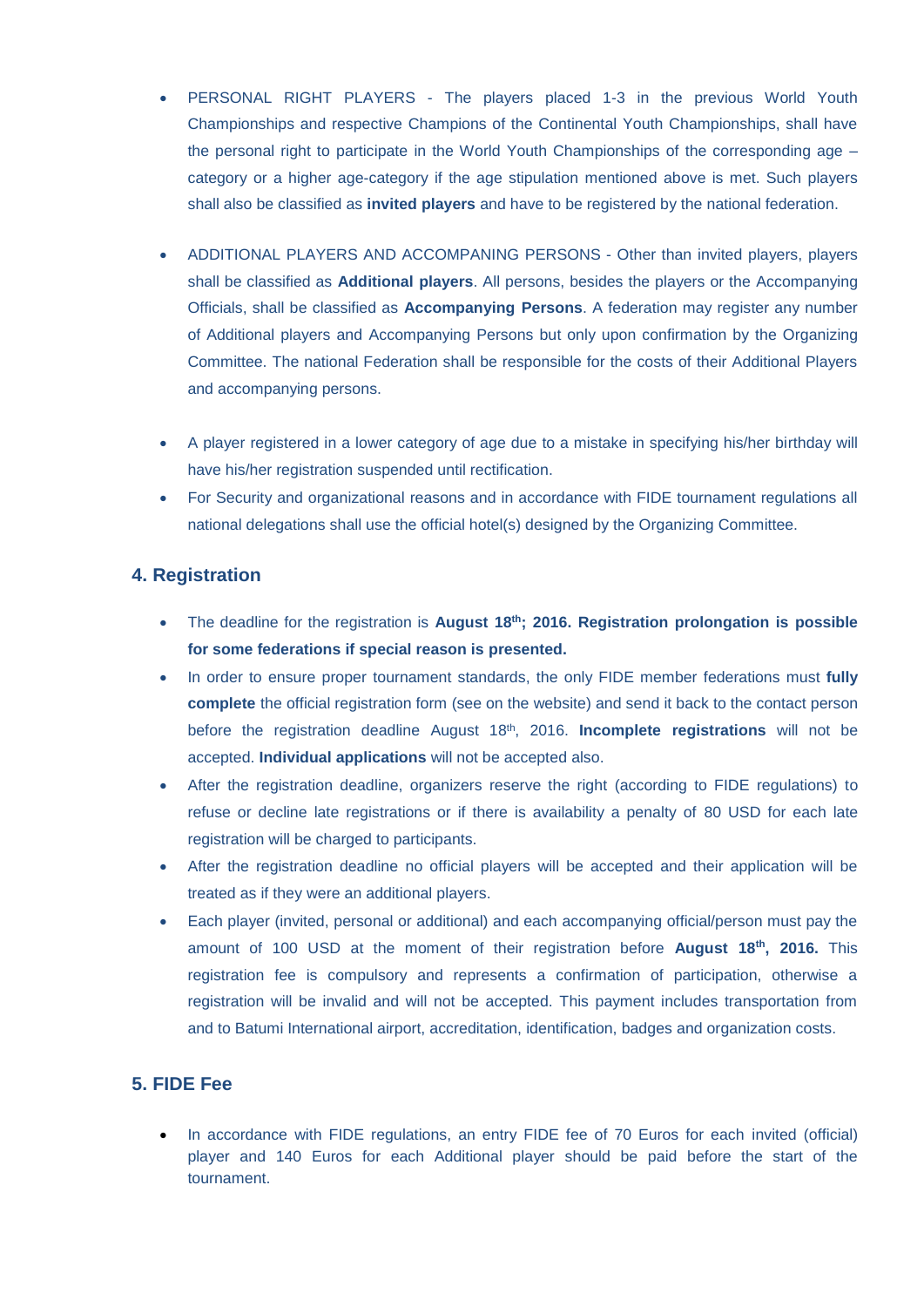The national Federations must send this amount directly to the FIDE bank account below or Fide will charge the national federations account card:

> Account name: Federation International des Echecs (FIDE) Bank: UBS Address: Case Postale, 1002 Lausanne, Switzerland Bank SWIFT Code: UBSWCHZH80A IBAN Account Number: CH540024324334208763Y

# **6. Visa Information**

- **About 90 countries citizens do not need Georgian visas**, Including the USA, EU and almost all European countries, former Soviet Union countries including Russia, Israel, Turkey, Republic of South Africa, UAE and many others. They will get free of charge stamp in Batumi or Tbilisi airport.<https://www.geoconsul.gov.ge/HtmlPage/Html/View?id=25&lang=Eng>
- The rest of the countries need Georgian visas. <https://www.geoconsul.gov.ge/HtmlPage/Html/View?id=32&lang=Eng>
- The cost of visa is about 20 USD.
- Those who need visas must submit their data the latest on 18 of August, 2016
- The Organizers will issue invitations only after all pre-payments are made.

# **7. Travel Information**

- The participants of their Federation must pay all the travel expenses.
- The organizer will provide transport services of all participants on **October 18th** as well as the departure transfer on **October 31th.**If any delegation arrives one or two days before the competition or leaves later the same service will be provided.
- Travel from Batumi airport (2 ways) to hotels is free of charge.
- Travel price from Kutaisi airport (2 ways) to hotels (120 km) is for each person 50 USD.
- Travel price from Trabzon airport (2 ways) to hotels (160 km) is for each person 70 USD.
- Travel price from Tbilisi airport (2 ways) to hotels (360 km) is for each person 80 USD.
- Players who make private transport arrangements and clearly indicate this in the registration form will be fully responsible for any problems they experience during arrival or departure.
- For cheap air tickets visit www.e2e4.ge

#### **8. Hotel and Meals**

- **The reservation will be done on the "first come, first served" basis.**
- Free accommodation and full board will be provided for invited players and also for head of delegations from October 18 (dinner) to October 31, 2016 (breakfast).
- If a participating Federation does not send a player in any age category, they cannot substitute this for another age category. All players and guests are invited to stay in: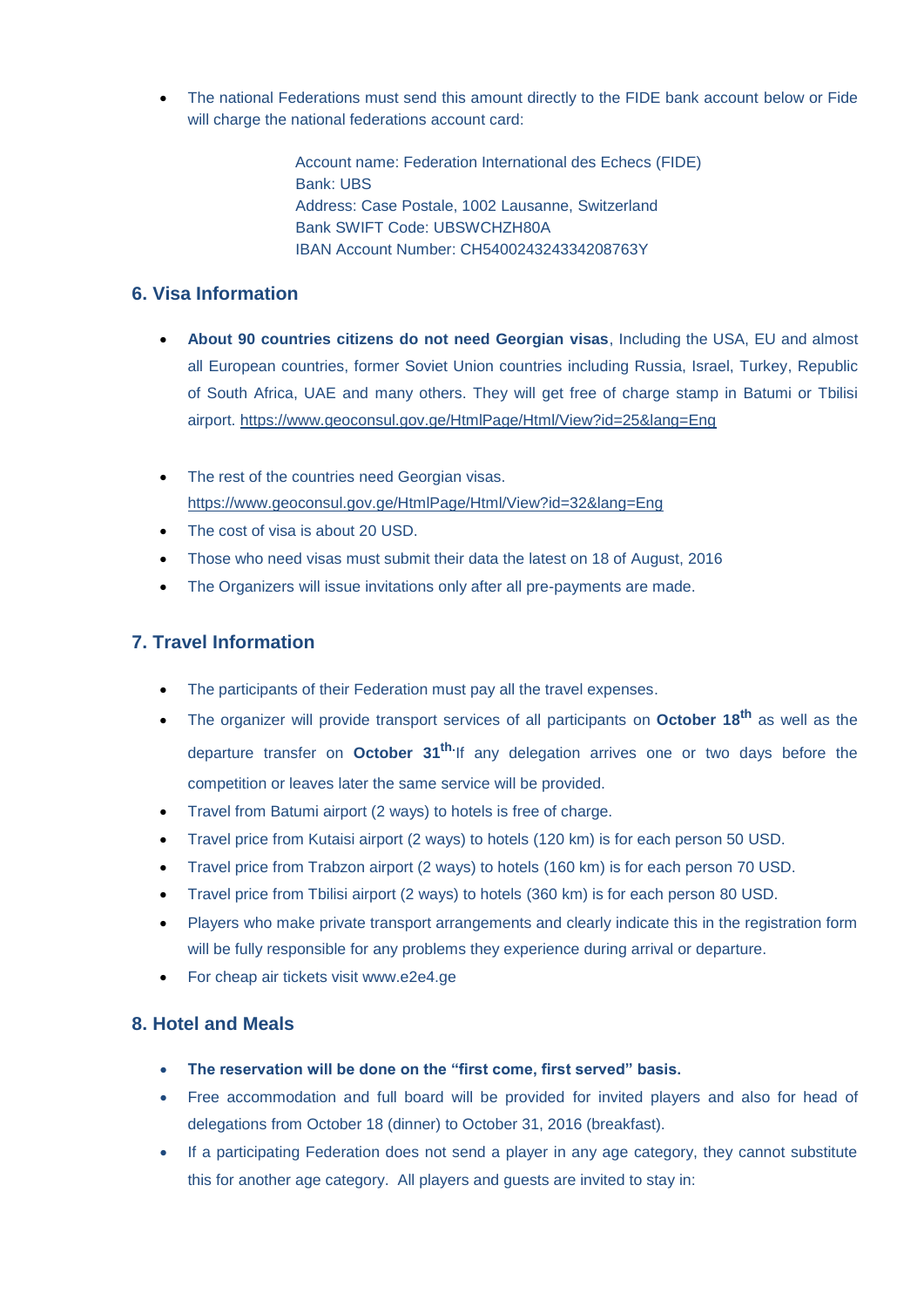| <b>Double</b> | 89 USD         |
|---------------|----------------|
| <b>Triple</b> | ×<br>82 USD    |
| Single        | <b>109 USD</b> |

#### Hotel "Sheraton" 5<sup>+</sup> \*\*\*\*\* accommodation with FB for per person per day costs:

Hotel **"Hilton" 5<sup>+</sup> \*\*\*\*\*** accommodation with FB for per person per day costs:

| Double        | 84 USD         |
|---------------|----------------|
| <b>Triple</b> | 82 USD         |
| Single        | <b>106 USD</b> |

Lunch and Dinner for persons accommodated in "Sheraton" and in "Hilton" is offered in the nearest high quality restaurant with open buffet. Lunch and Dinner are included in the above-mentioned prices.

Hotel **"Radisson" 5<sup>+</sup> \*\*\*\*\*** accommodation with FB for per person per day costs:

| Double        | 84 USD         |
|---------------|----------------|
| <b>Triple</b> | 82 USD         |
| <b>Single</b> | <b>101 USD</b> |

In other **5 \*\*\*\*\*** hotels accommodation with FB for per person per day costs:

| Double | <b>78 USD</b> |
|--------|---------------|
| Triple | <b>73 USD</b> |
| Single | 94 USD        |

In **4 \*\*\*\*\*** hotel accommodation with FB for per person per day costs:

| Double        | 68 USD        |
|---------------|---------------|
| <b>Triple</b> | 65 USD        |
| Single        | <b>74 USD</b> |

Reservations and payments for hotels must be made before **August 18th, 2016**.

Each delegation shall distribute their delegation in an equal proportion od double and triple rooms.

#### **9. Payments**

- After the Registration form has been filled in, sent to the organizer and **approved by the organizer**, the national federations will receive **invoices for bank payments.** The invoices will contain all the necessary details for the bank payment.
- A sender must pay all bank commissions. When payments are confirmed, the Organizing Committee will send to the participating Federation the confirmation of the hotel reservations.

#### **10. Technical Regulations**

• The tournament will be played using the Swiss System with 11 rounds. The national rankings will